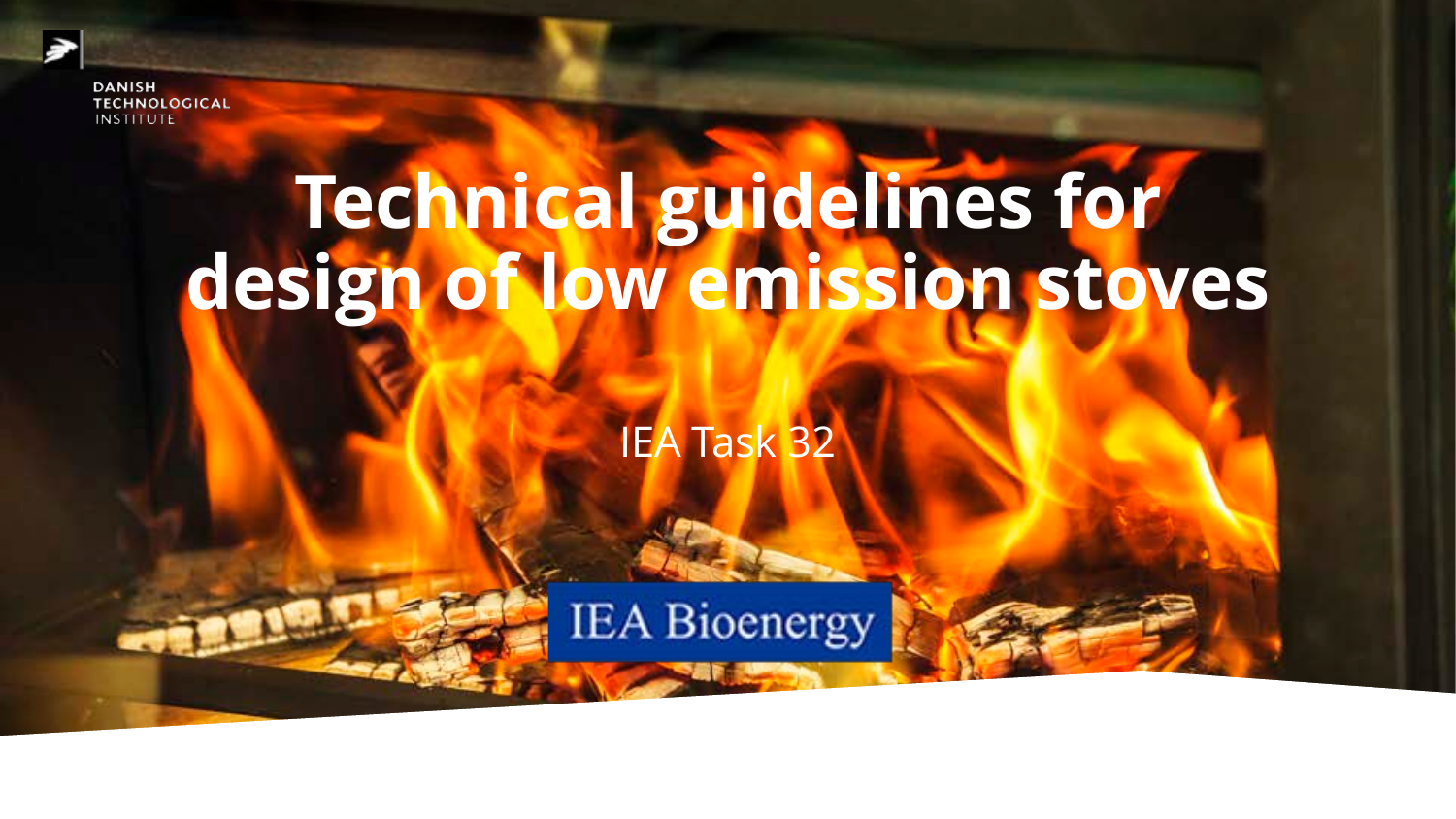

#### **Technical guidelines for design of low emission stoves**

#### **Prepared for**

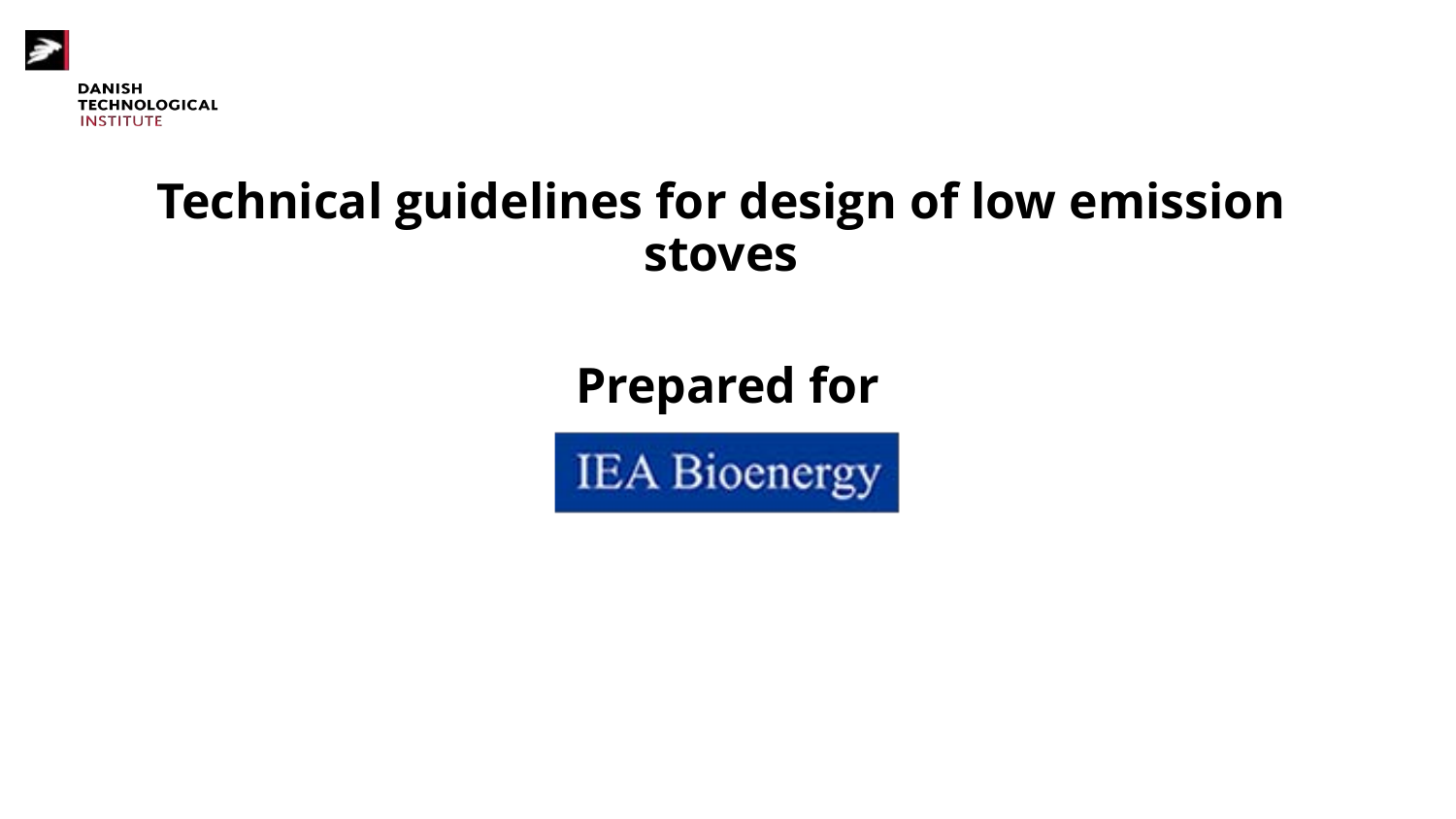# Why are we introducing guidelines?

- Reducing emissions in general for wood stoves
- Sharing of knowledge from European research projects
- Balance between design and combustion



Source: Danish Technological Institute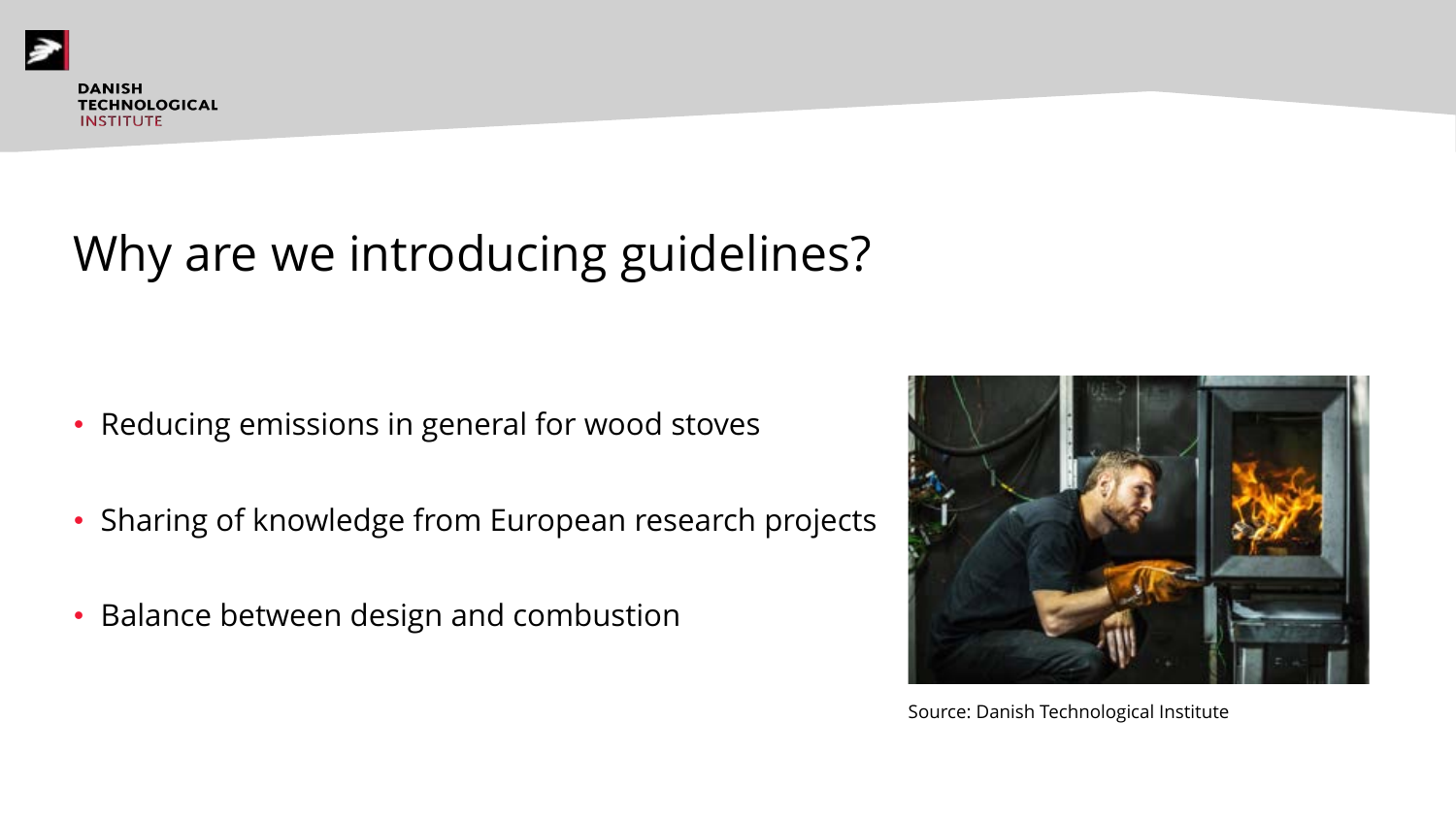

# *Main emissions categories to minimize*



https://www.researchgate.net/profile/Hitesh\_Waghwani/publication/262843669/figure/fig1/AS:296445971320833@1447689635765/Classificati on-of-particles-on-the-basis-of-their-size-distribution-in-the-nanometer.png



https://t

organic-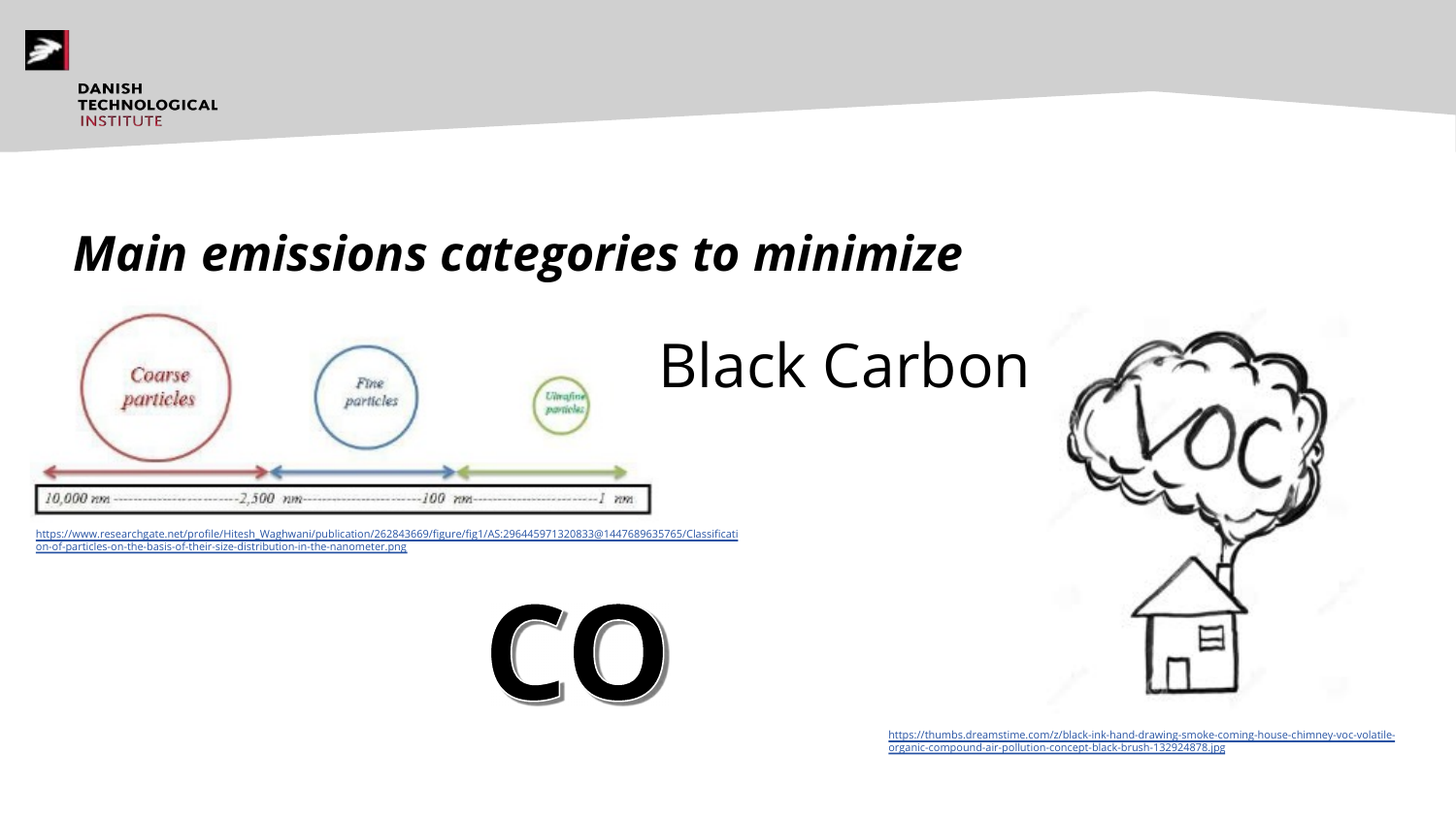

#### Measures to reduce emissions

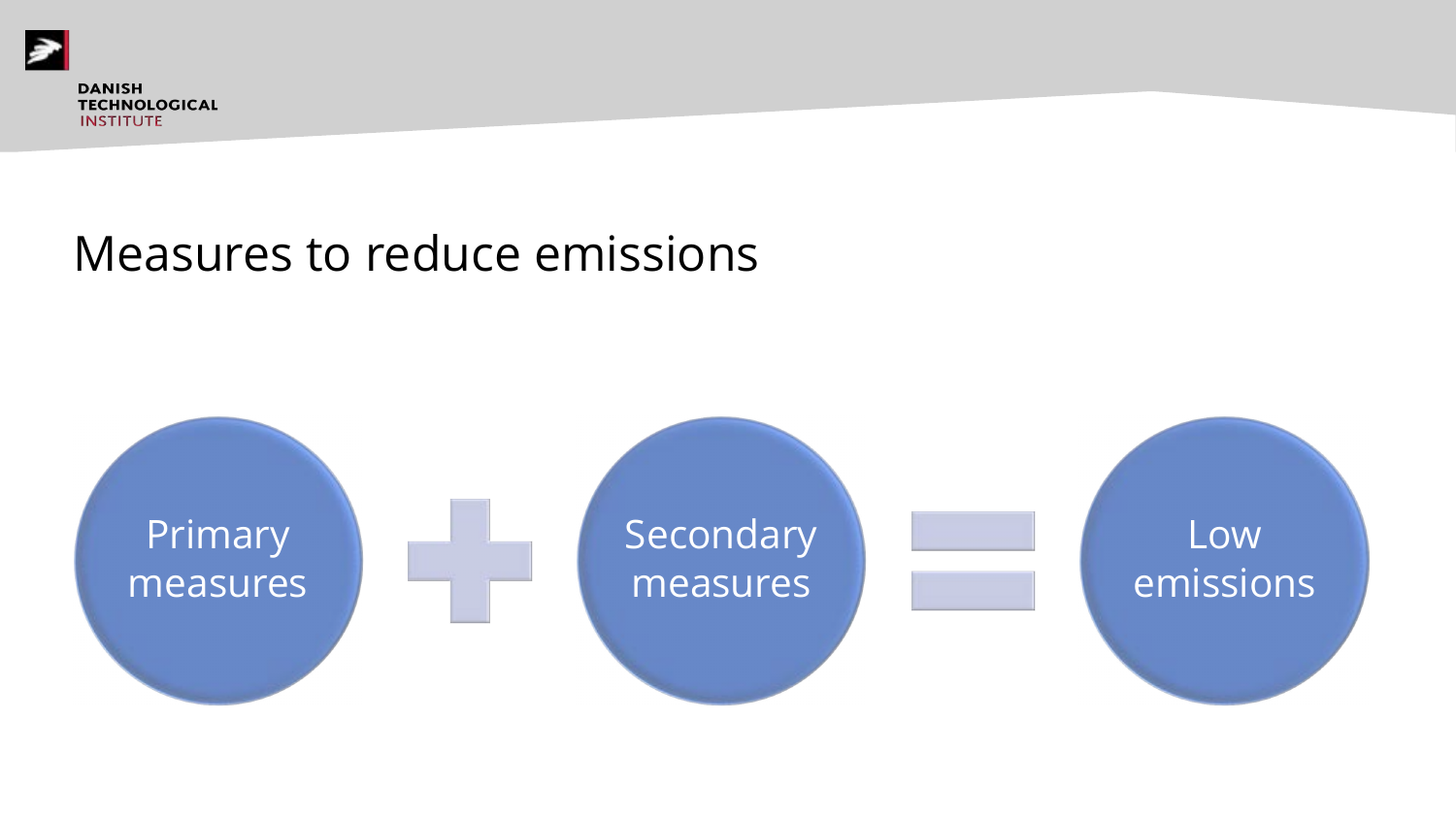

#### *Primary design measures*



Source: http://task32.ieabioenergy.com/iea-publications/events/workshop-highly-efficient-clean-wo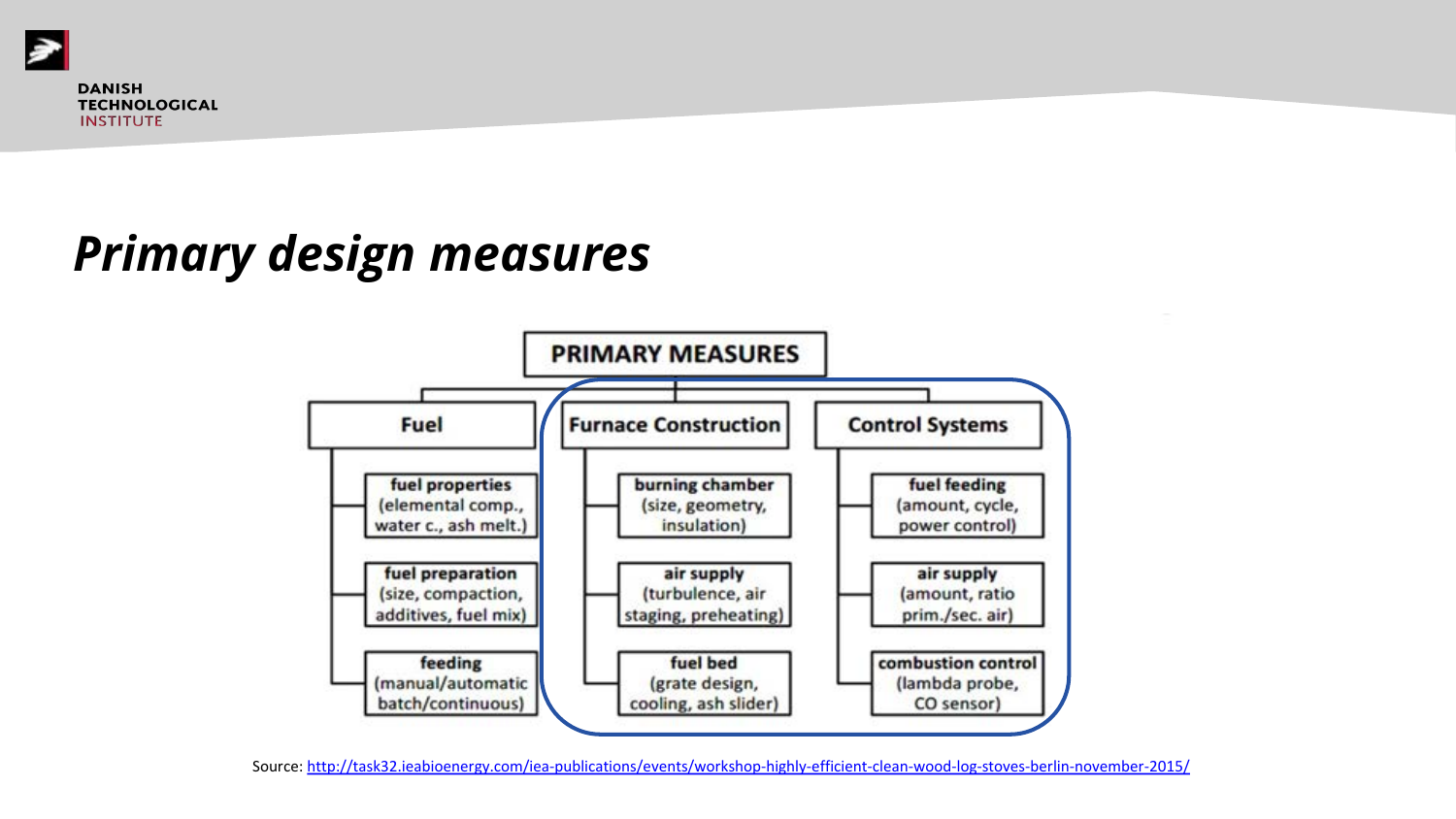

# *Definition of terminology regarding airflows*



Source: Danish Technological Institute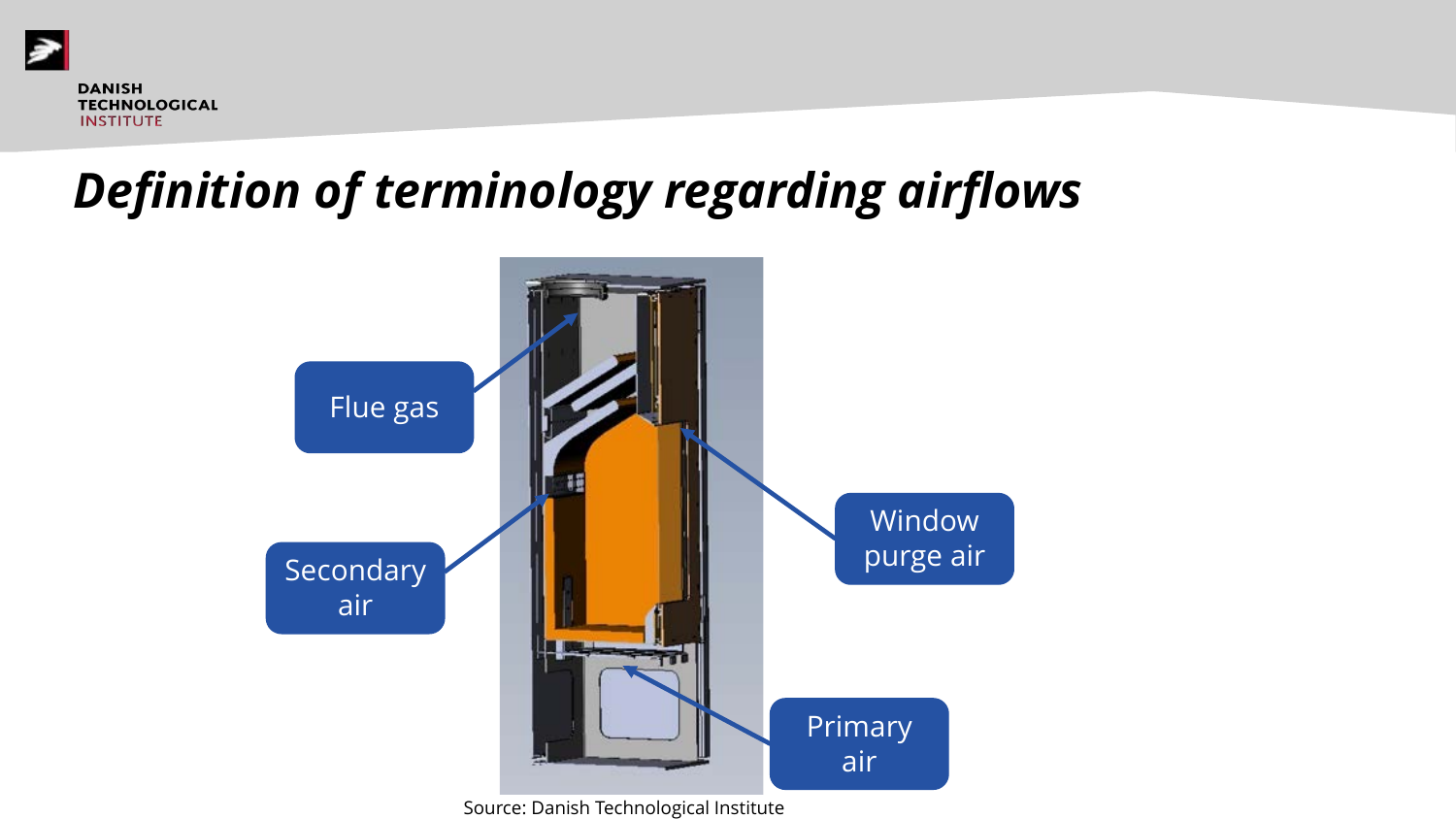Þ

#### Combustion chamber optimization





Source: Danish Technological Institute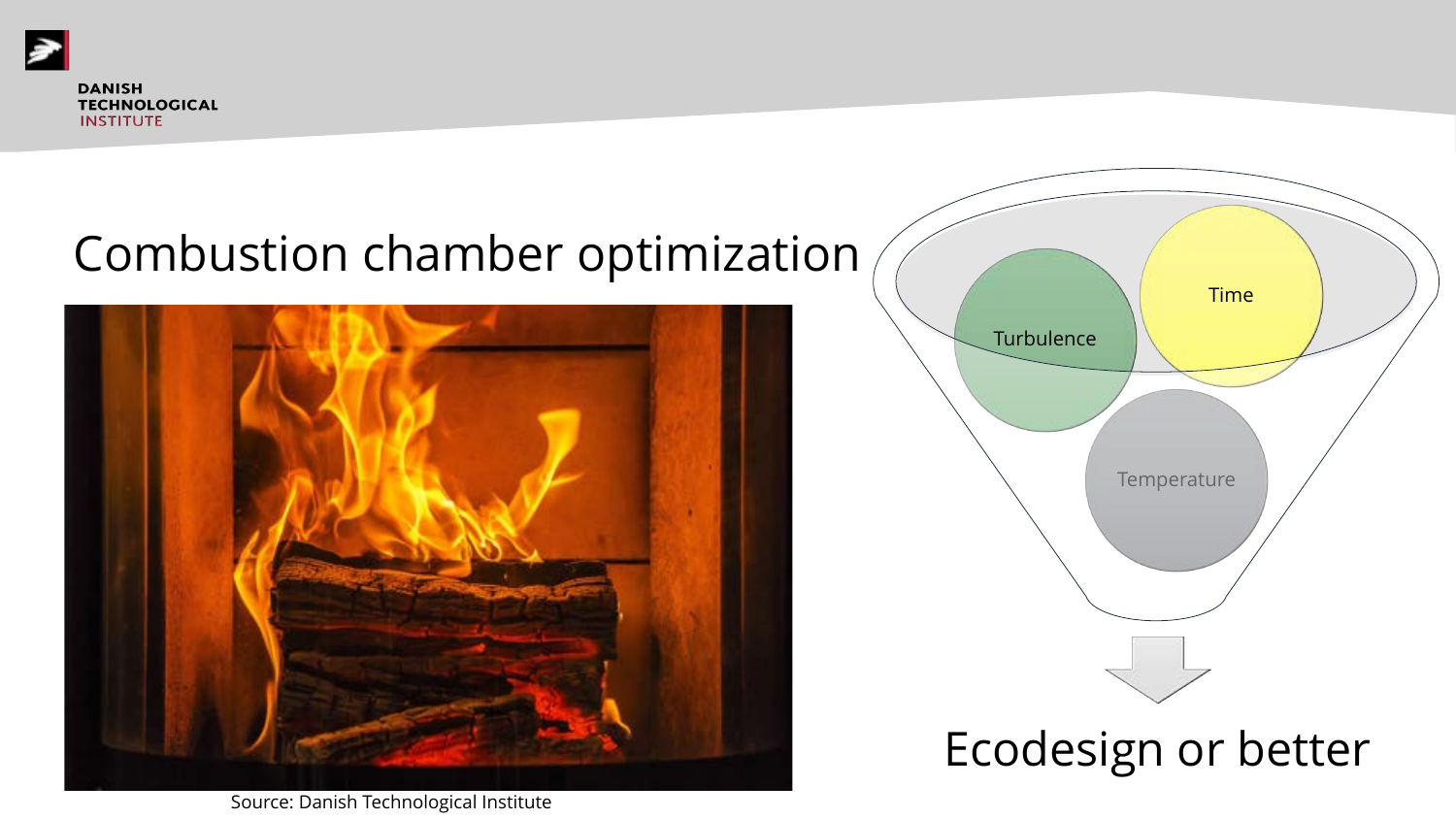#### **Temperatures**

- Things to consider
	- Refractory lining in the combustion chamber
	- Shape and size of combustion chamber
	- Material and isolation of the door as well as size of window and its radiation coefficient or alternatively coated glasses or double/triple windows with air gap between
	- Windows should be of moderate size



Source: Danish Technological Institute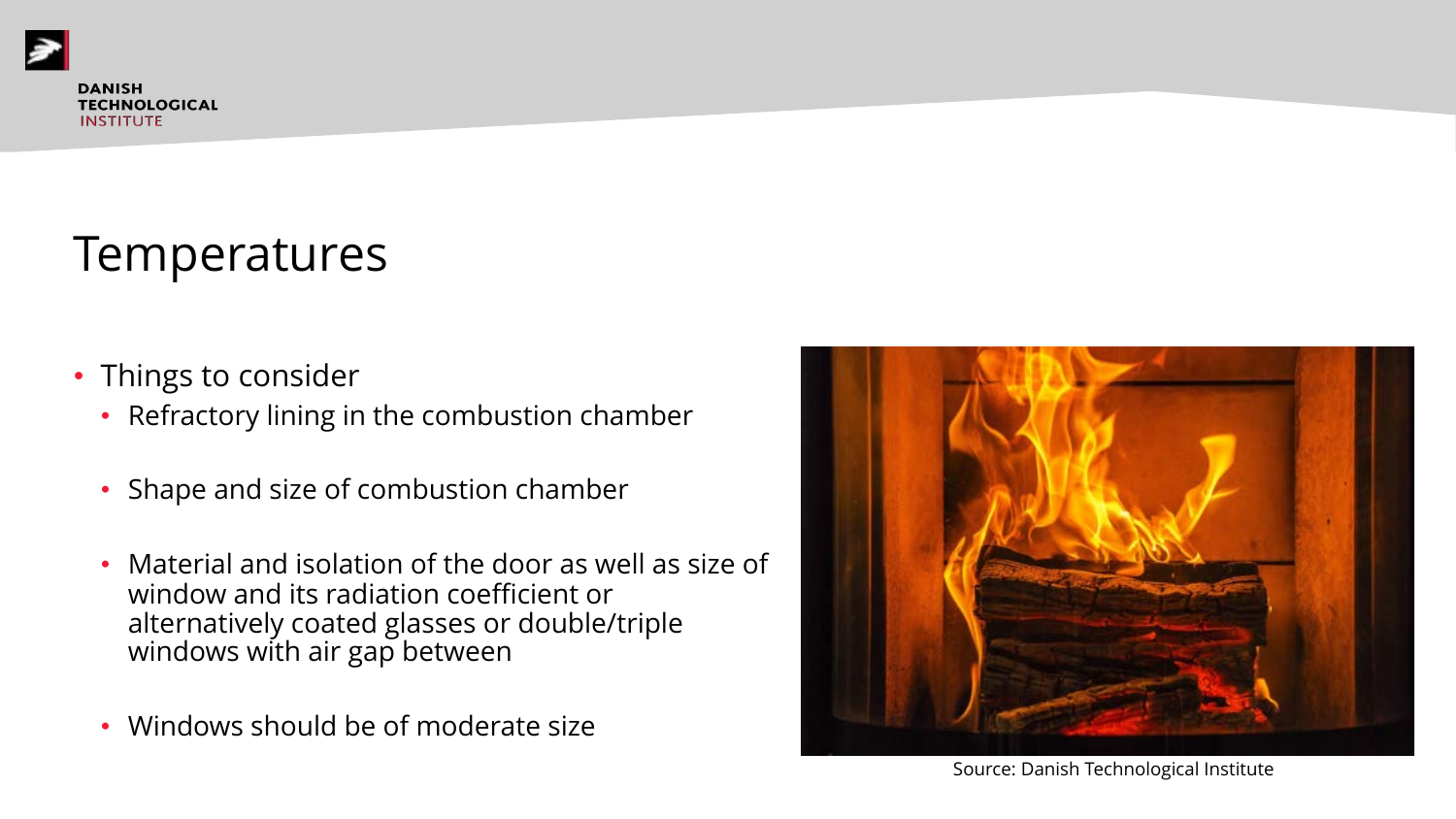#### Residence time

- Sufficient residence time is needed and is influenced by the following parameters
	- Gas volume flow
	- Distribution of flue gas over combustion chamber
	- Distribution of air
	- Height of the combustion chamber



Source: Danish Technological Institute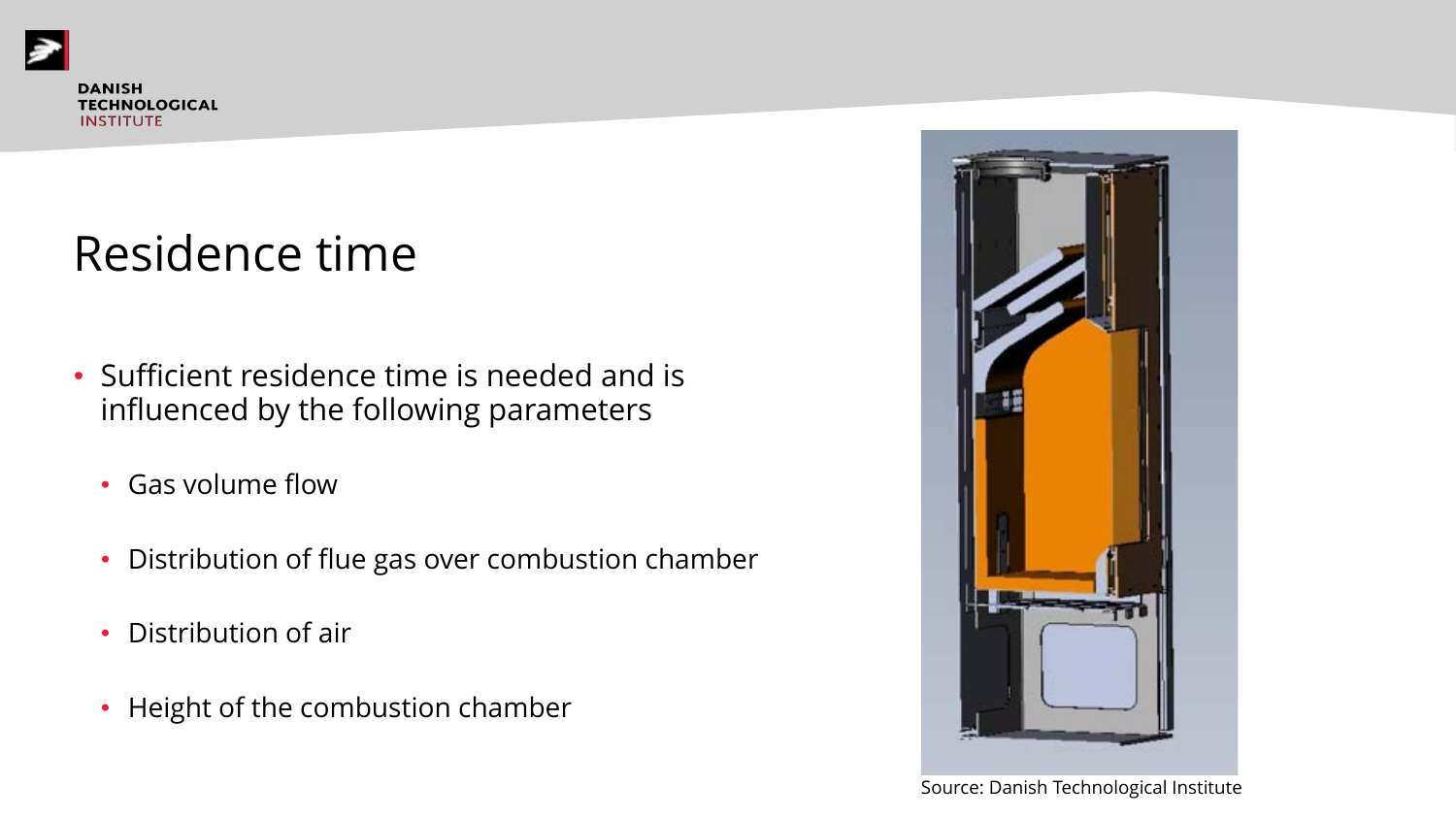# Turbulence or mixing of flue gasses

- Distribution of window purge air
- Direction and geometry of additional air
- Velocities of flue gas and combustion air
- Geometry of main as well as post combustion chamber
- Geometry of deflection plate and the use of baffles in post combustion chamber.
- Avoidance of leakage streams (sealing)
- Avoidance of short-circuiting of the flue gas<br>stream
- Groved surfaces



Source: Danish Technological Institute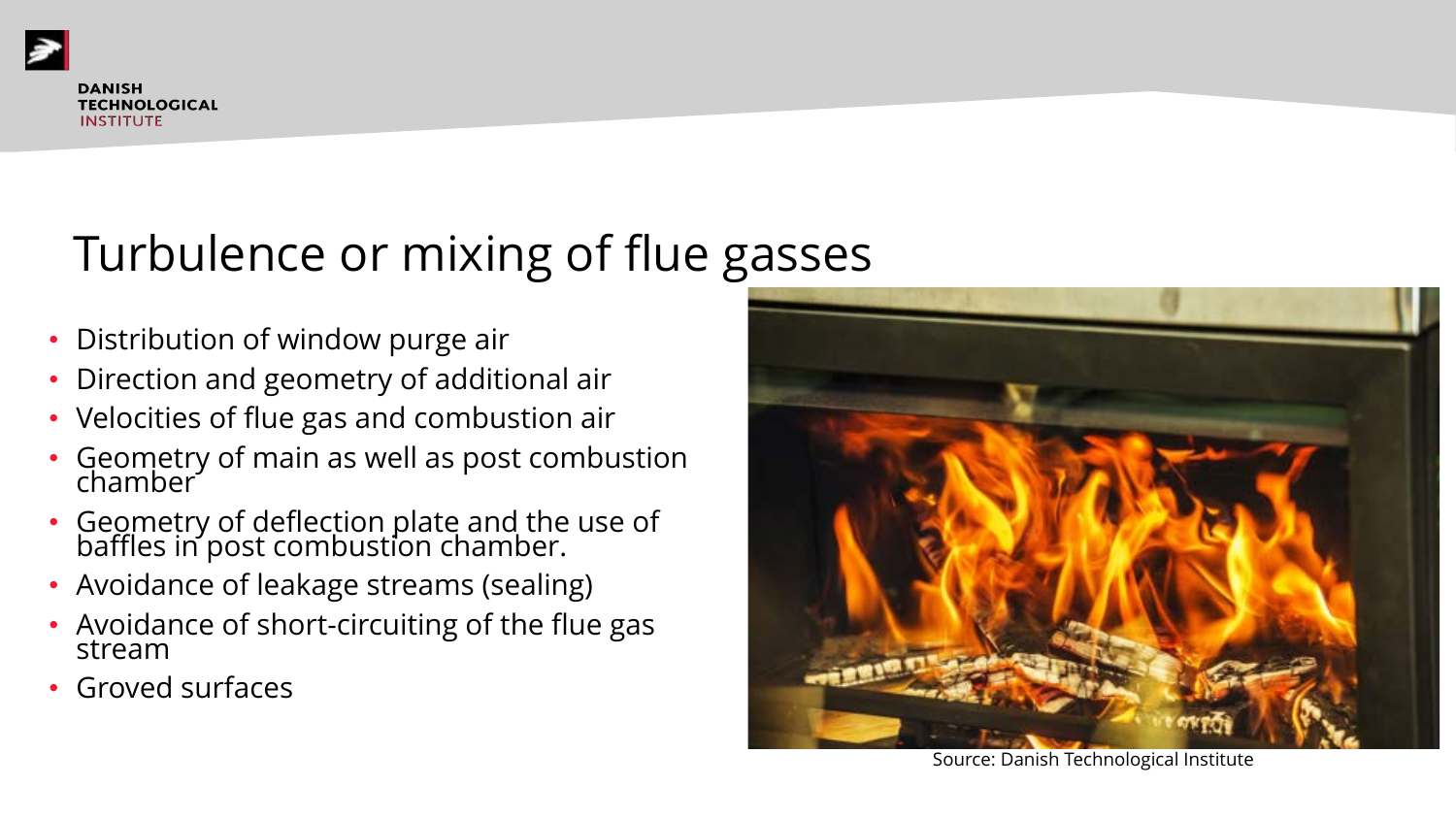

#### Geometry of combustion chamber



Source: http://www.tfz.bayern.de/mam/cms08/en/dateien/stoves2020 guidelines\_low\_emission\_concepts.pdf

- High and slim gec result in more hom gases in the hot z
- Should be dimens
- No glass side pan
- No or limited radi
- Well isolated char the combustion chamber is the combustion of
- Airtight door and
- Grooved surface patterned to obtain reduce elementar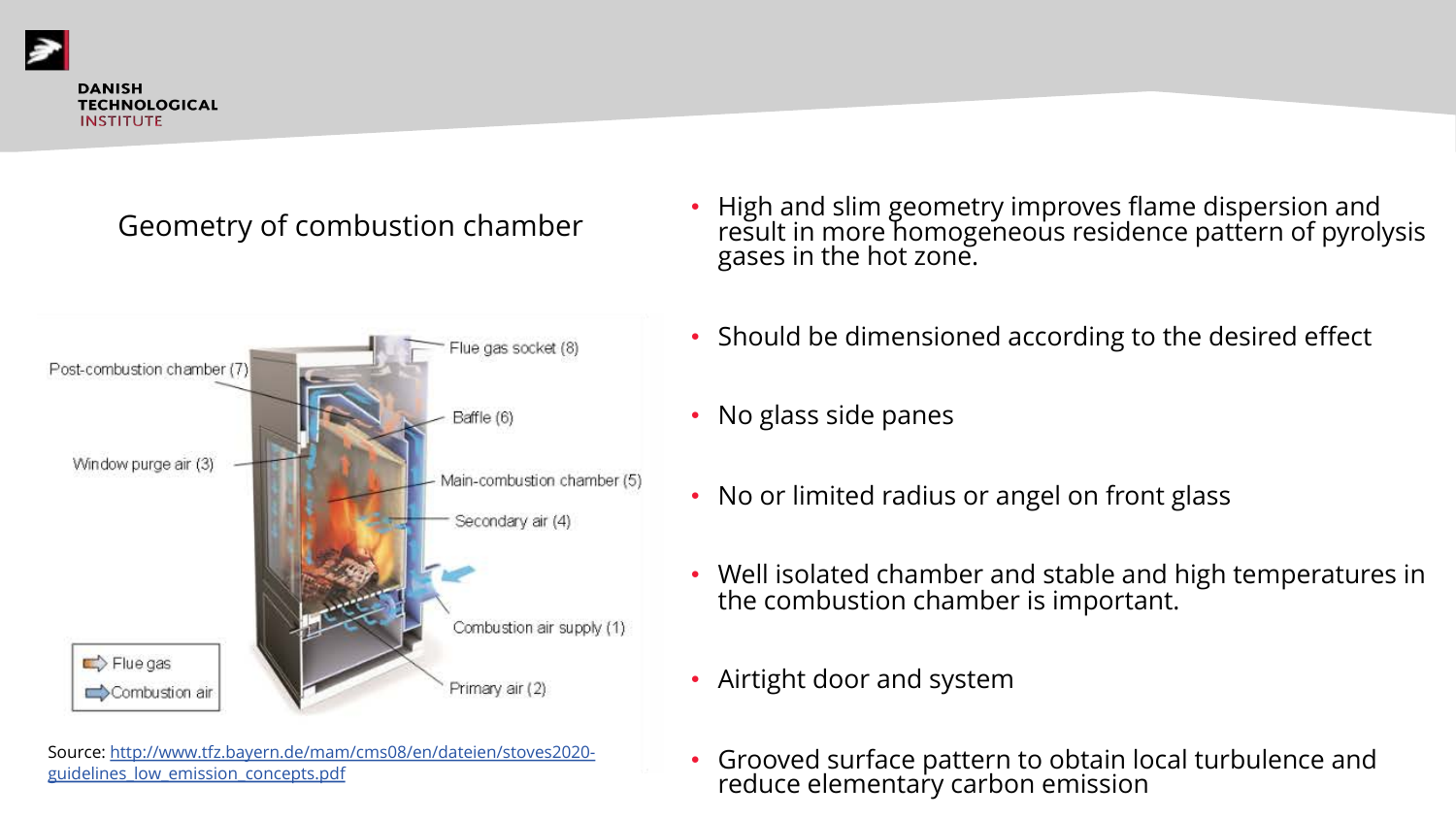

**TECHNOLOGICAL INSTITUTE** 

Post-combustion chamber (7)

Window purge air (3)

#### Air supply and air staging

Flue gas socket (8)

Main-combustion chamber (5)

Secondary air (4)

Baffle (6)

- Air staging should re decomposition and  $\epsilon$ phase burn out by ir
- Minimum primary ai
- Primary air should n secondary combusti
- Precaution about wi functioning as prima
- Secondary air should

Combustion air supply (1)  $\Rightarrow$  Flue gas Primary air (2) Combustion air Source: http://www.tfz.bayern.de/mam/cms08/en/dateien/stoves2020-

guidelines\_low\_emission\_concepts.pdf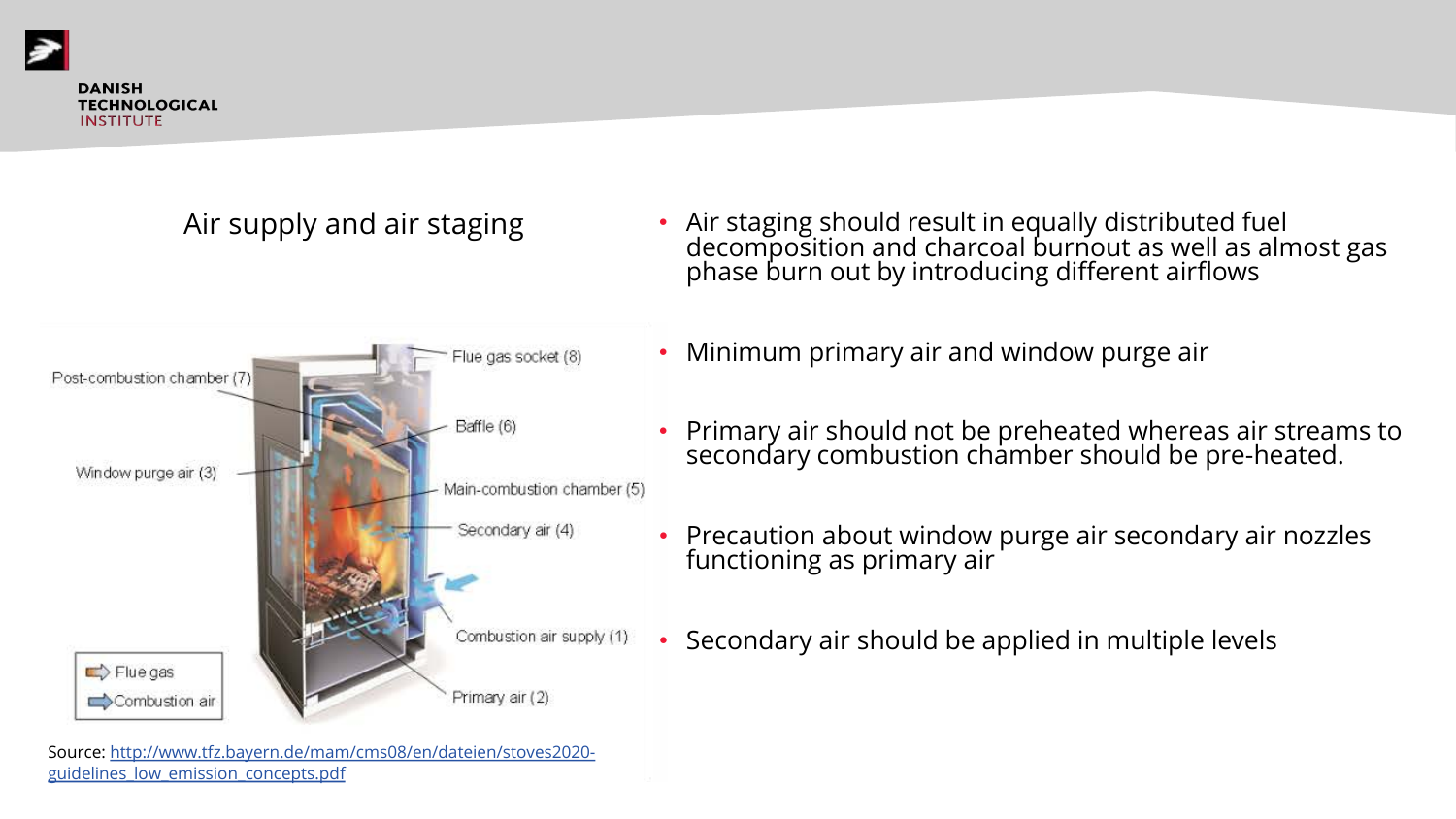

# Computational Fluid Dynamics - CFD

- Velocities and temperatures of the combustion air
- Convective air and flue gas
- Path lines and flue gas
- CO and  $O<sub>2</sub>$  concentrations in the flue gas
- Material and surface temperatures
- Heat transfer
- Efficiency
- ervice: entity and the source: http://www.tfacebook.com/cms08/en/dateien/stoves2020-en/dateien/stoves2020-en/dateien/stoves2020-en/dateien/stoves2020-en/dateien/stoves2020-en/dateien/stoves2020-en/dateien/stoves2020-en/dat

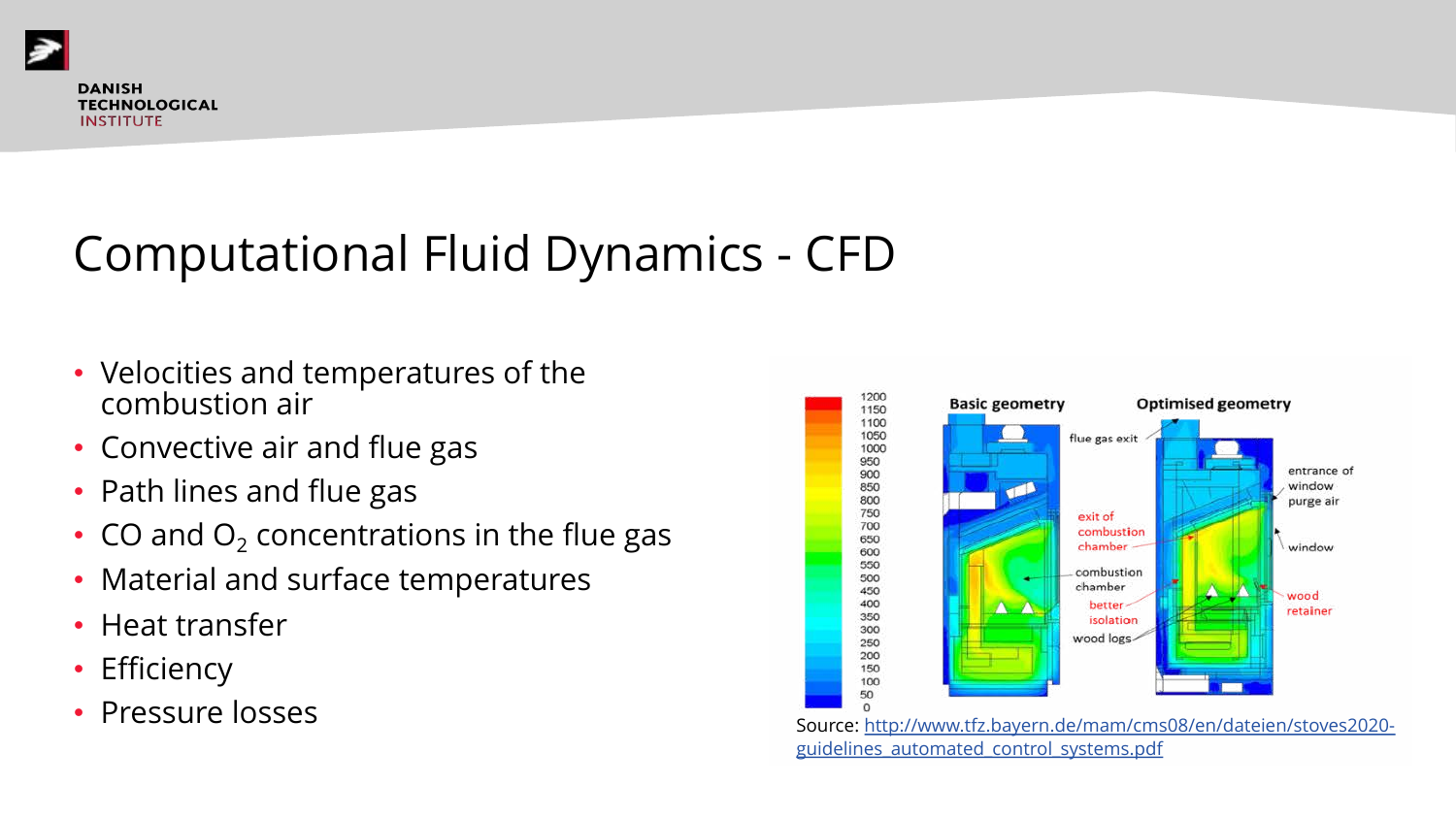

**INSTITUTE** 

# Reduced impact from user behavior

- QUG or improved information
- Automated control systems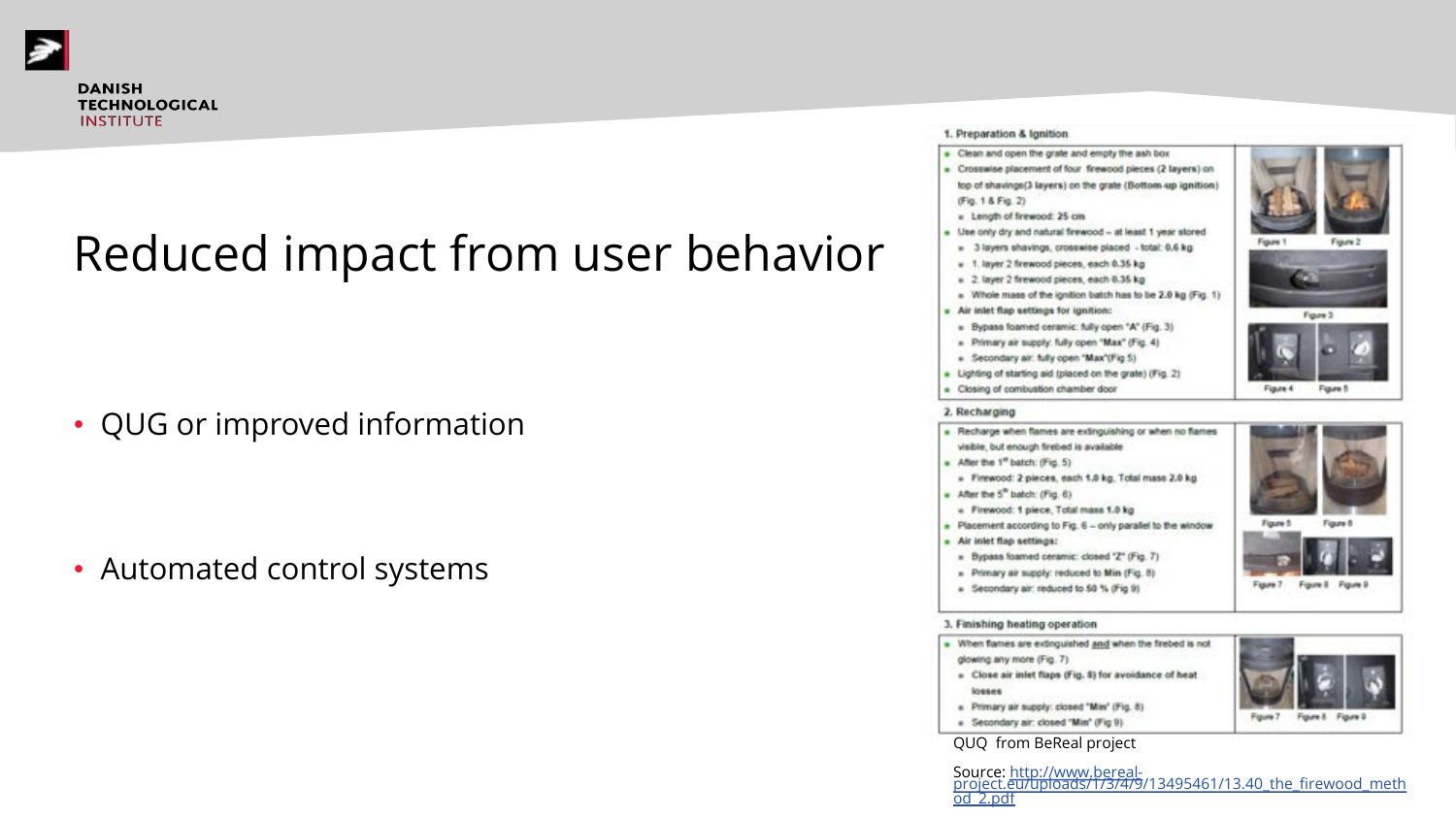

# Automated Control Systems

Advantages with both integrated automatic control systems and retrofit solutions are

- Reduced user influence
- Reactions to changes throughout the batch
- Reducing emission in real life operation
- Increase thermal efficiency
- Increase operation comfort
- Reduce standing losses



Source: http://ww guidelines autom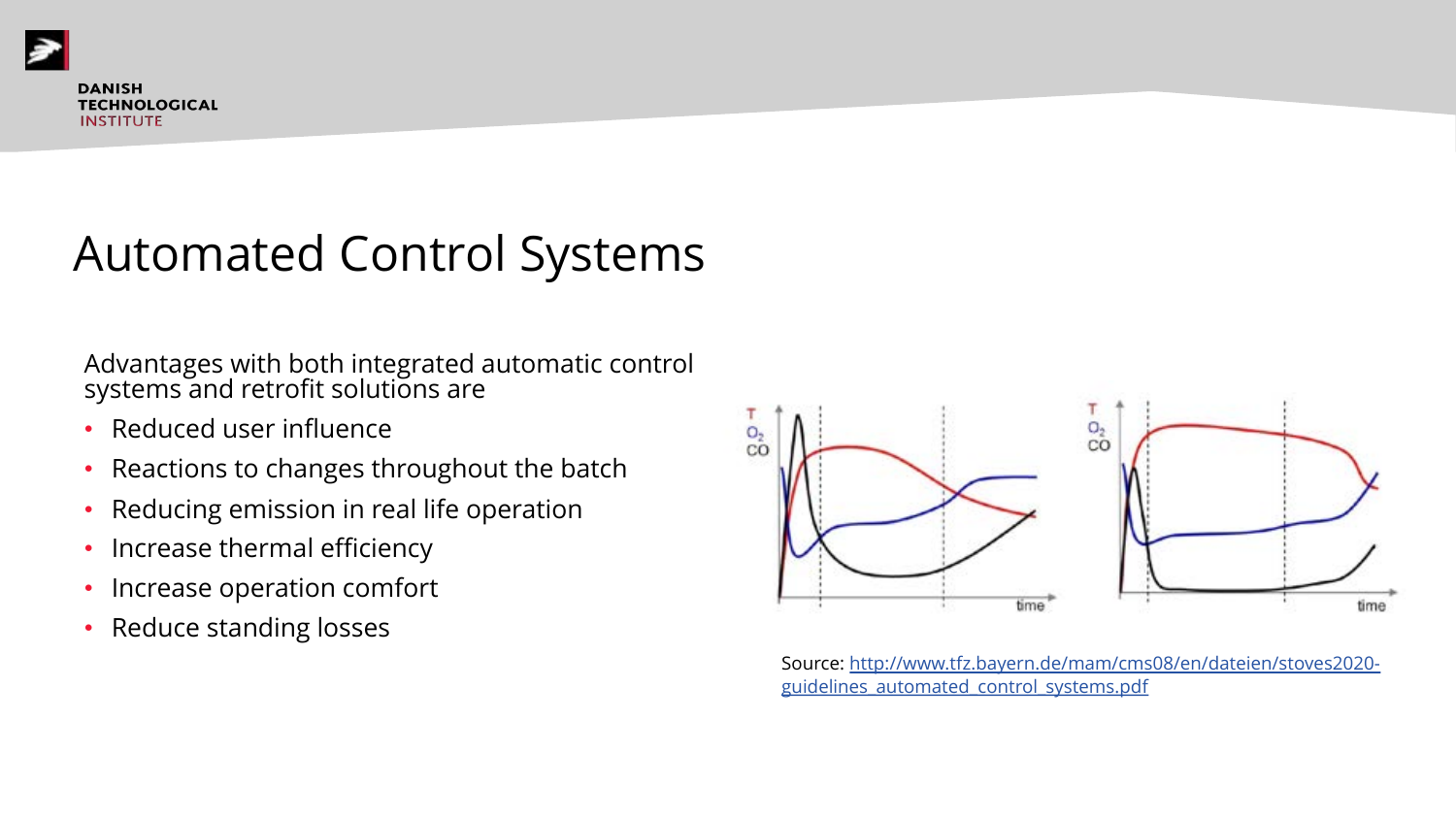# Types of Automated Control Systems

- Thermo-mechanically operated air flaps
- Electronic sensor driven automatic control concept
	- Flue gas temperature measurements in combustion chamber
	- Oxygen measurement in exhaust gas
	- Combined temperature and oxygen measurements
- Stoves add-ons and retrofit systems
	- Chimney draught stabilizer and flue gas fans
	- Air and flue gas flaps
	- Electronic air distribution system



Oxygen sensor Temperature sensor

**IHS** Remote contro



Air box air inlet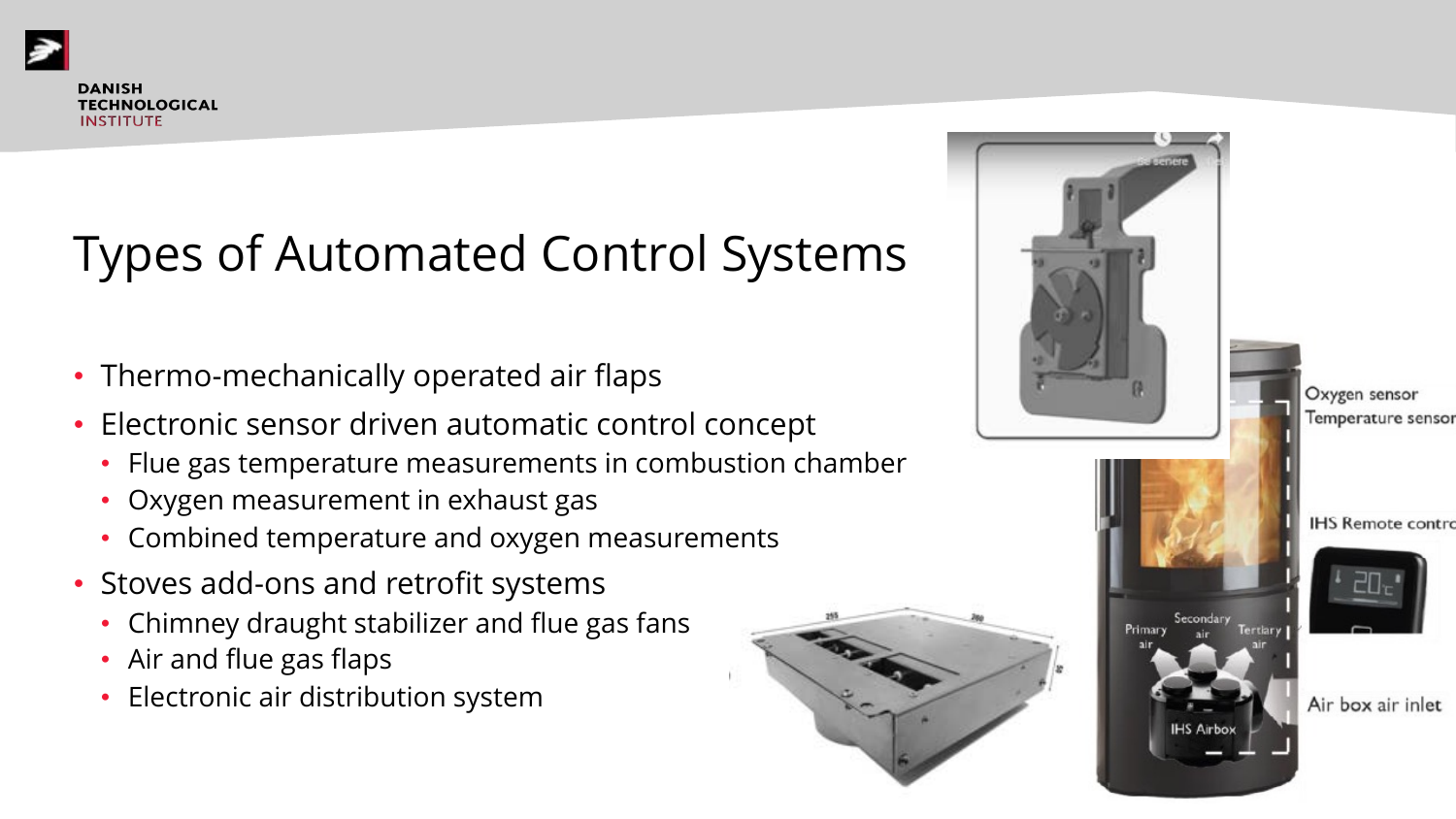#### Sensors available

- Temperature sensors
	- The cheapest solution, also being quite robust, is thermocouples
- Gas sensors
	- Oxygen lambda probes
	- $CO<sub>2</sub>$  sensors
	- CO normally detects CO and hydrocarbons.
	- Combination sensors for oxygen and unburnt components.
- Pressure sensors
- Other sensors of interest
	- Recognizing flames
	- Recognizing door opening



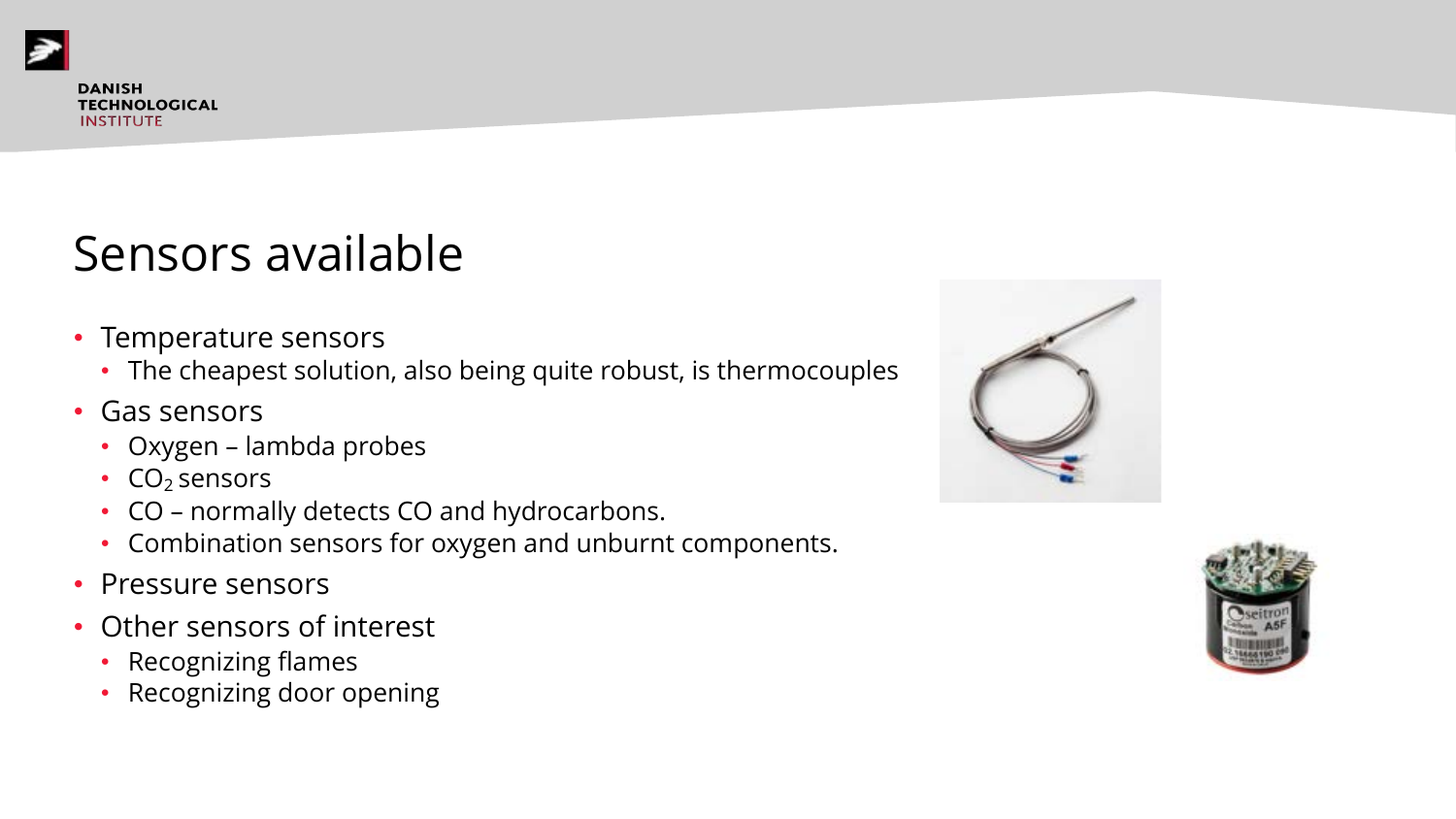

#### Secondary measures





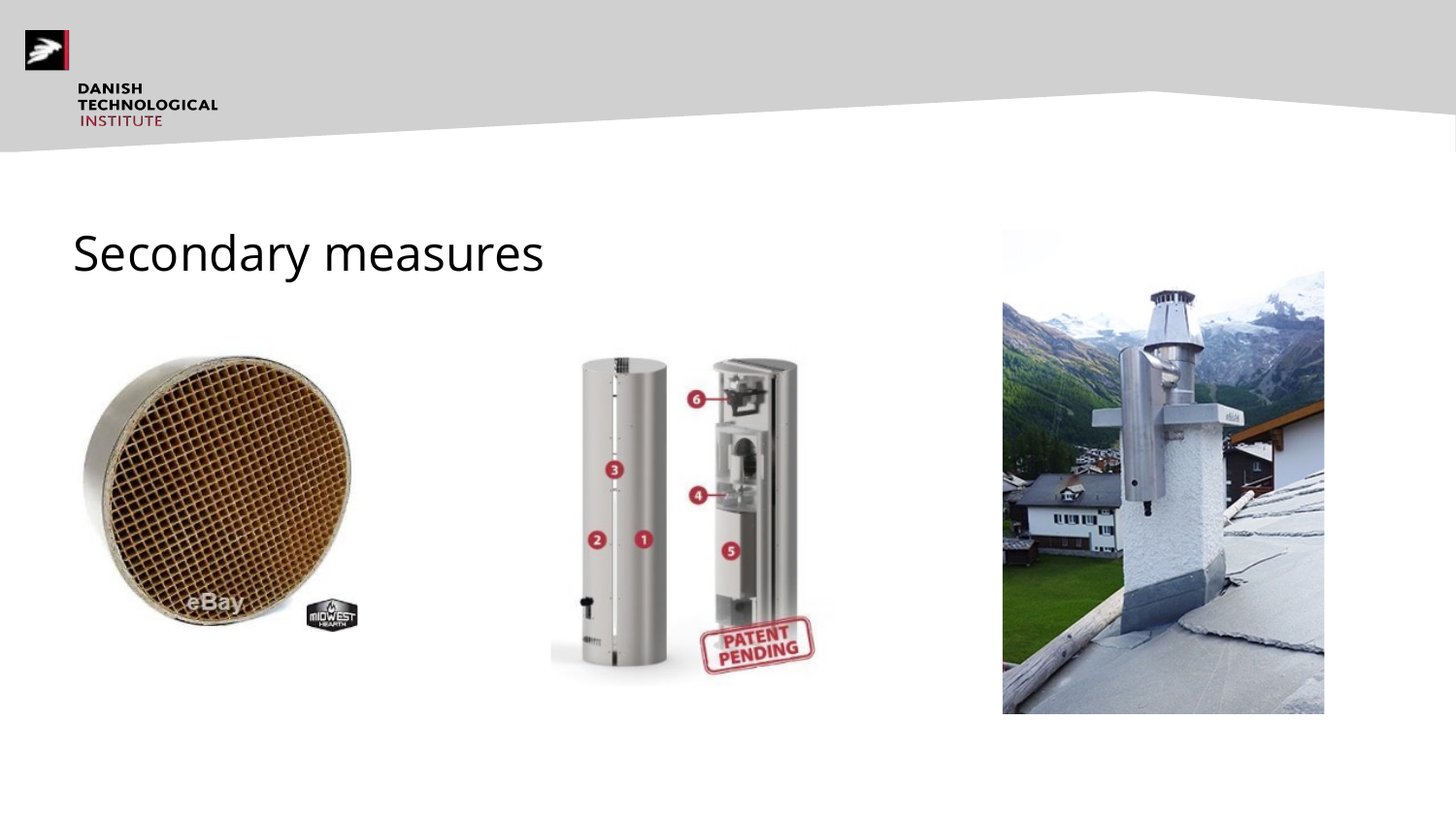# Catalysts

- Efficiency as catalyst has been seen to be very good for
	- CO reduction between 90%
	- 50-70% of HC's depending on the starting point for the stove
- No or limited effect documented with regards to PM/PN
- Challenges with applying an integrated catalyst in the wood stoves are
	- Flow resistance which can cause insufficient air flow
	- Flue gas backflow
	- Degradation
		- From very server within a few weeks' time, to almost no during long time or application
	- Pressure drop varies from a few Pa to double digit number.

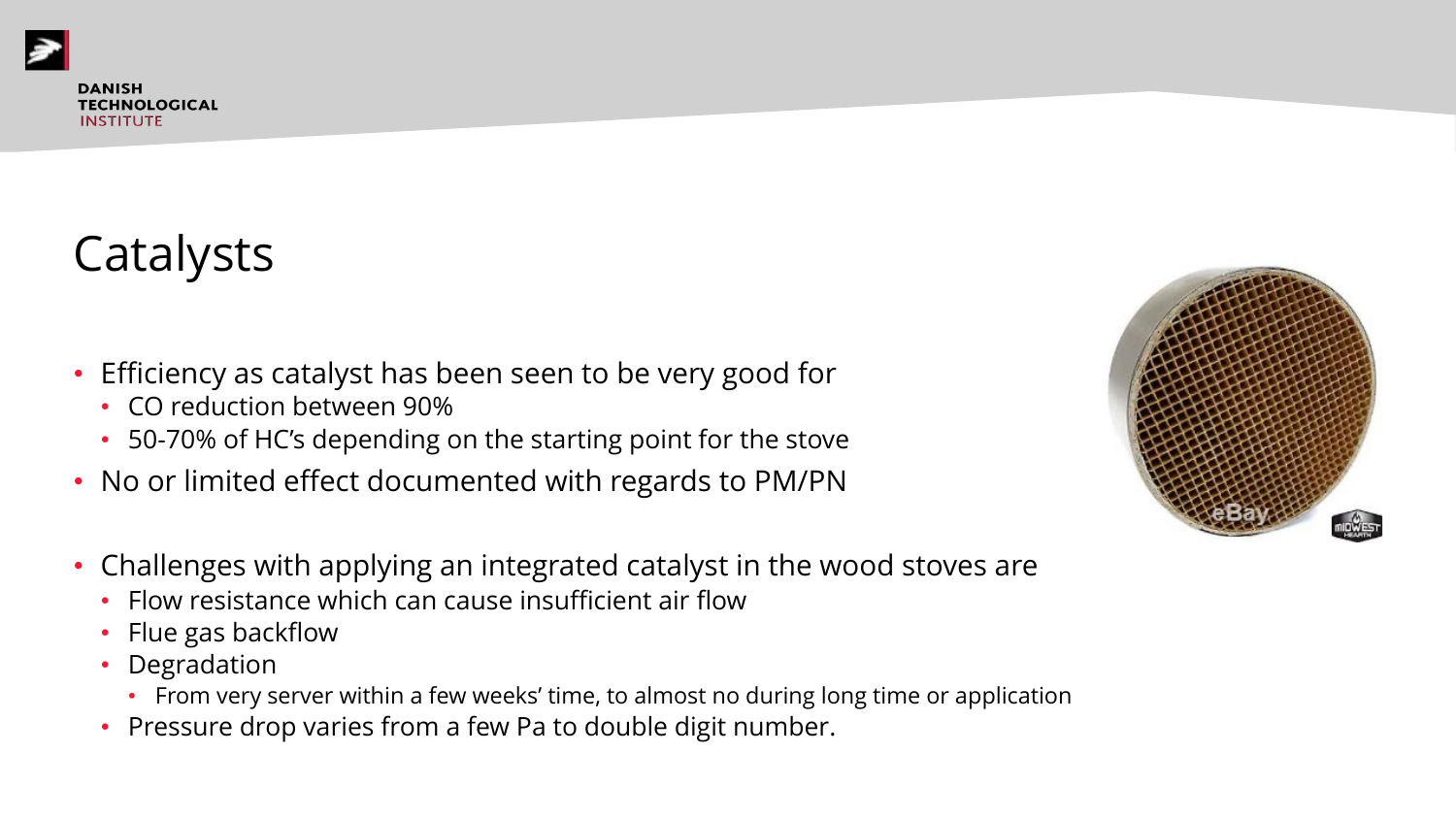#### Electrostatic precipitators

- High efficiency reached 80-95 %
	- Both PM and PN
	- Reduction potential for Black Carbon
- No effect with regards to CO, HC, NOX
- Challenges applying an ESP in connection with wood stoves are
	- Expected lifetime and maintenance cost
	- Cleaning of the filter
	- Cost of the filter itself

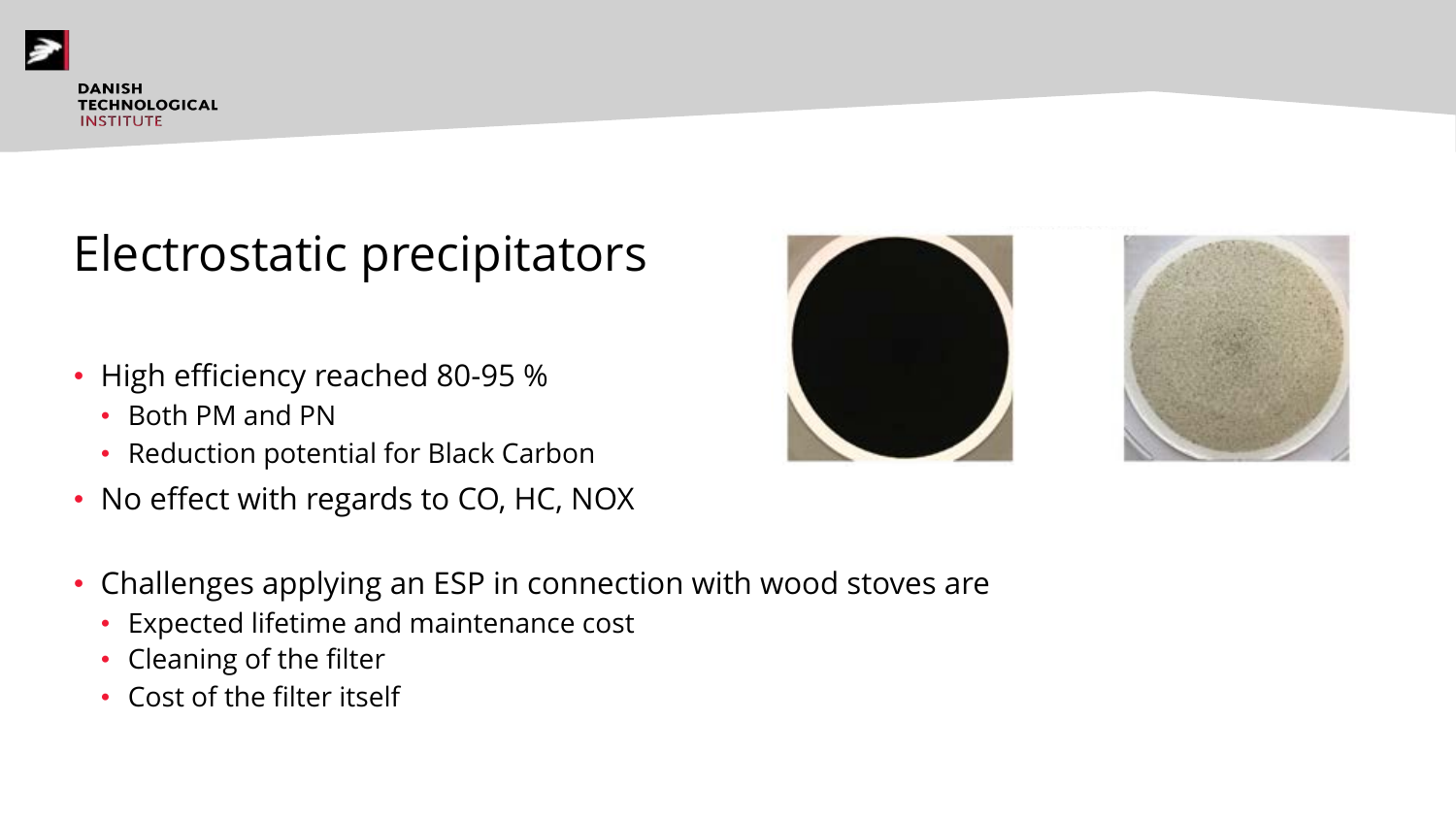

# Summary

- The most important aspects of stove development
	- The three T's
		- Time, temperature and Turbulence
	- Geometry of the combustion chamber
	- Air supply and air staging





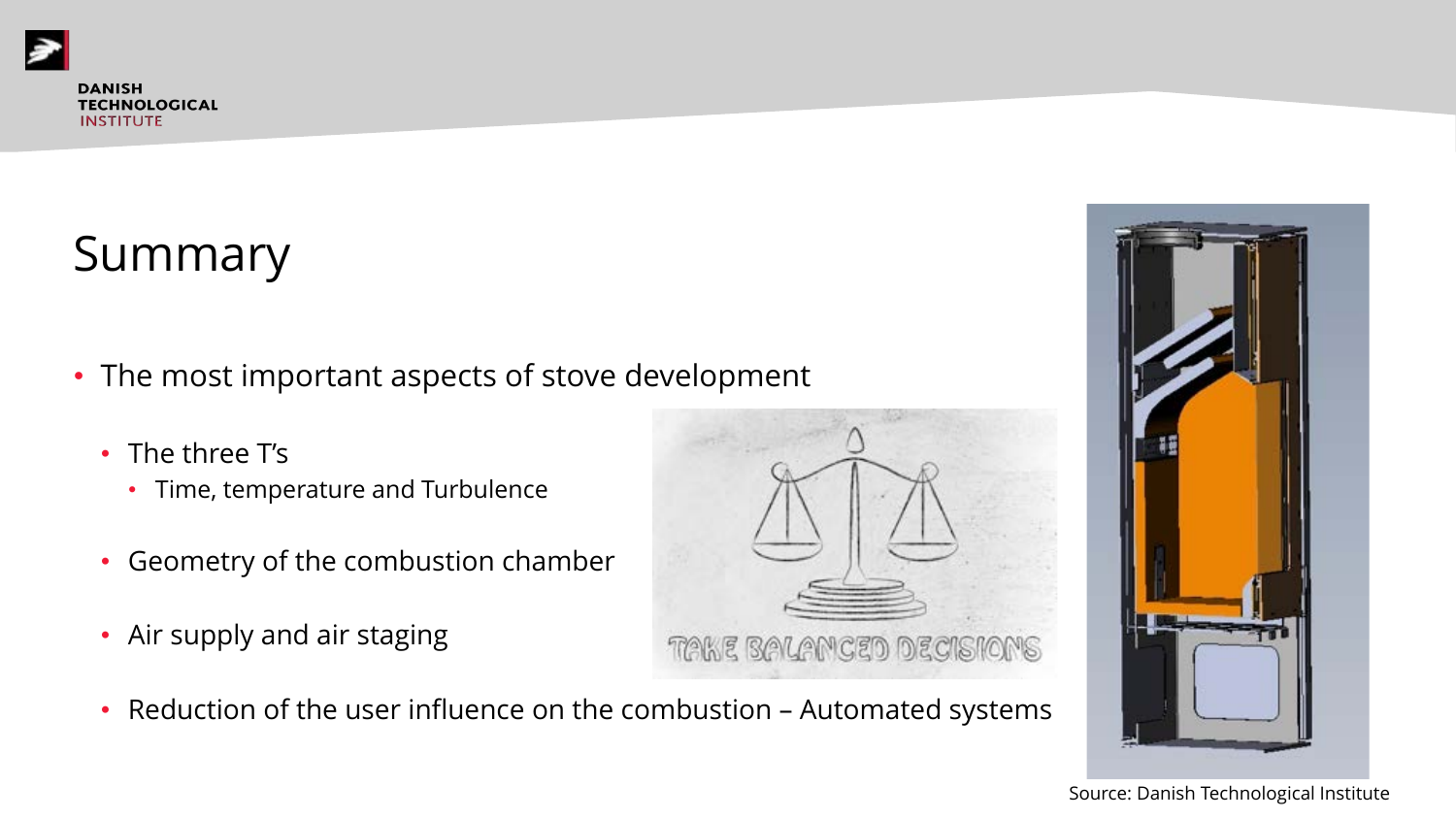

# Final report

#### • Will be publised on

• http://task32.ieabioenergy.co